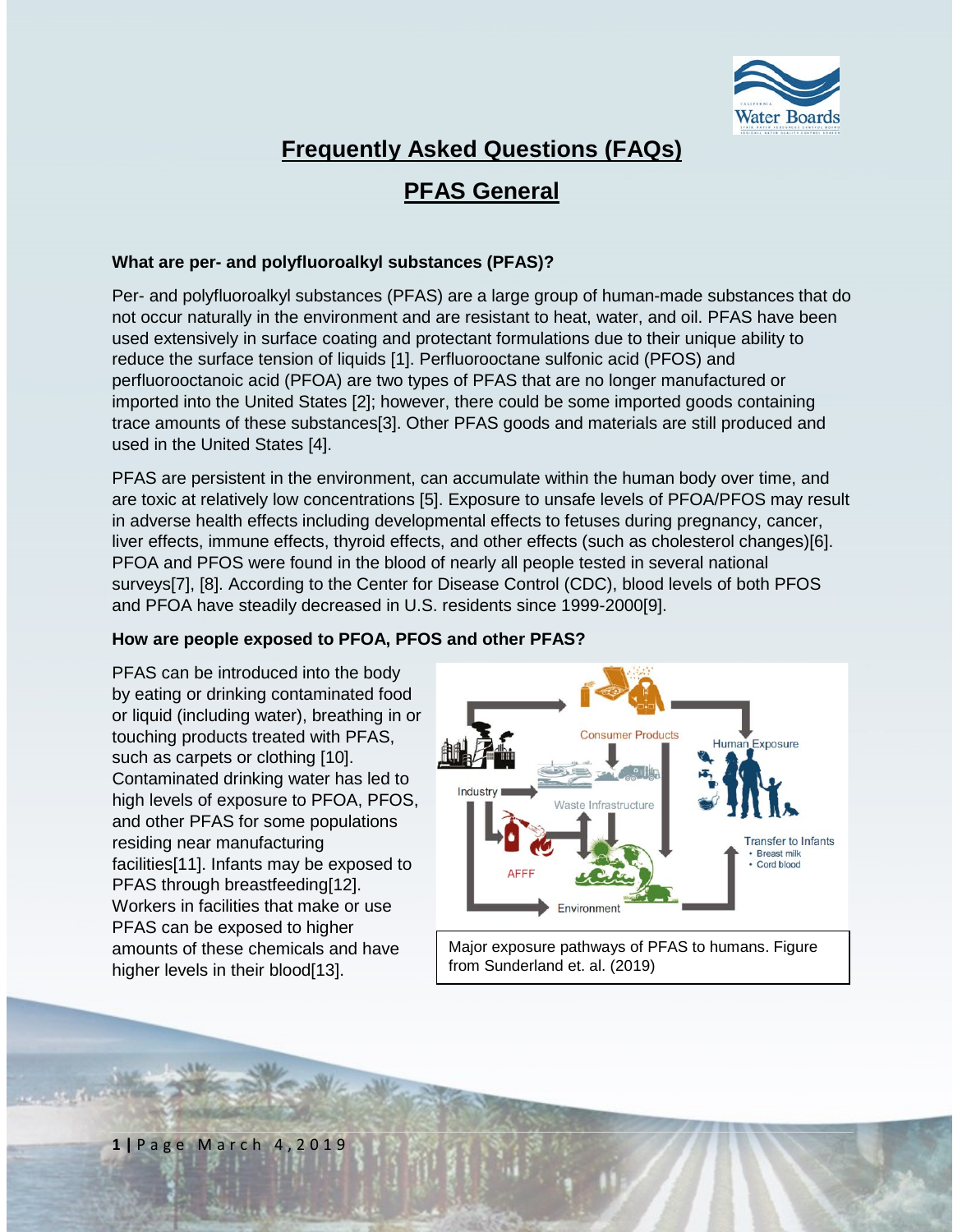

## **Where are PFOA, PFOS and other PFAS found in the environment?**

PFAS, especially PFOS and PFOA, have been detected in air, water, and soil in and around manufacturing facilities; however, these releases have been declining since companies began phasing out the production and use of several PFAS in the early 2000s[14].Due to their chemical structure, PFAS are very stable in the environment and are resistant to breaking down.

Some PFAS are volatile and can be carried long distances through the air, which may lead to contamination of soils and groundwater far from the source of the PFAS emission [15]. PFAS have been detected in many parts of the world, including [oceans and the Arctic,](https://www.ncbi.nlm.nih.gov/pubmed/22771353) indicating that long-range transport is possible[16].

#### **How does PFAS get into drinking water?**

The four major sources of PFAS are: fire training/fire response sites, industrial sites, landfills, and wastewater treatment plants/biosolids[10].PFAS can get into drinking water when products containing them are used or spilled onto the ground or into lakes and rivers[17]. Once in groundwater, PFAAS are easily transported large distances and can contaminate drinking wells [10]. Substances containing PFAS can be spilled into lakes or rivers used as sources of drinking water[10]. PFAS in the air can also end up in rivers and lakes used for drinking water[10].



O Atmospheric Deposition O Diffusion/Dispersion/Advection O Infiltration O Transformation of precursors (abiotic/biotic) **KEY** 

Mechanisms of transport of PFAS from firefighting foam application to environmental media[18].

#### **Are (PFAS) still being produced in the United States?**

PFAS have been used extensively in surface coating and protectant formulations due to their unique ability to repel oil, grease and water. Major applications have included protectants for paper and cardboard packaging products, carpets, leather products, and textiles that enhance water, grease, and soil repellency, and in firefighting foams[19]. PFAS have also been used as processing aids in the manufacture of nonstick coatings on cookware[19].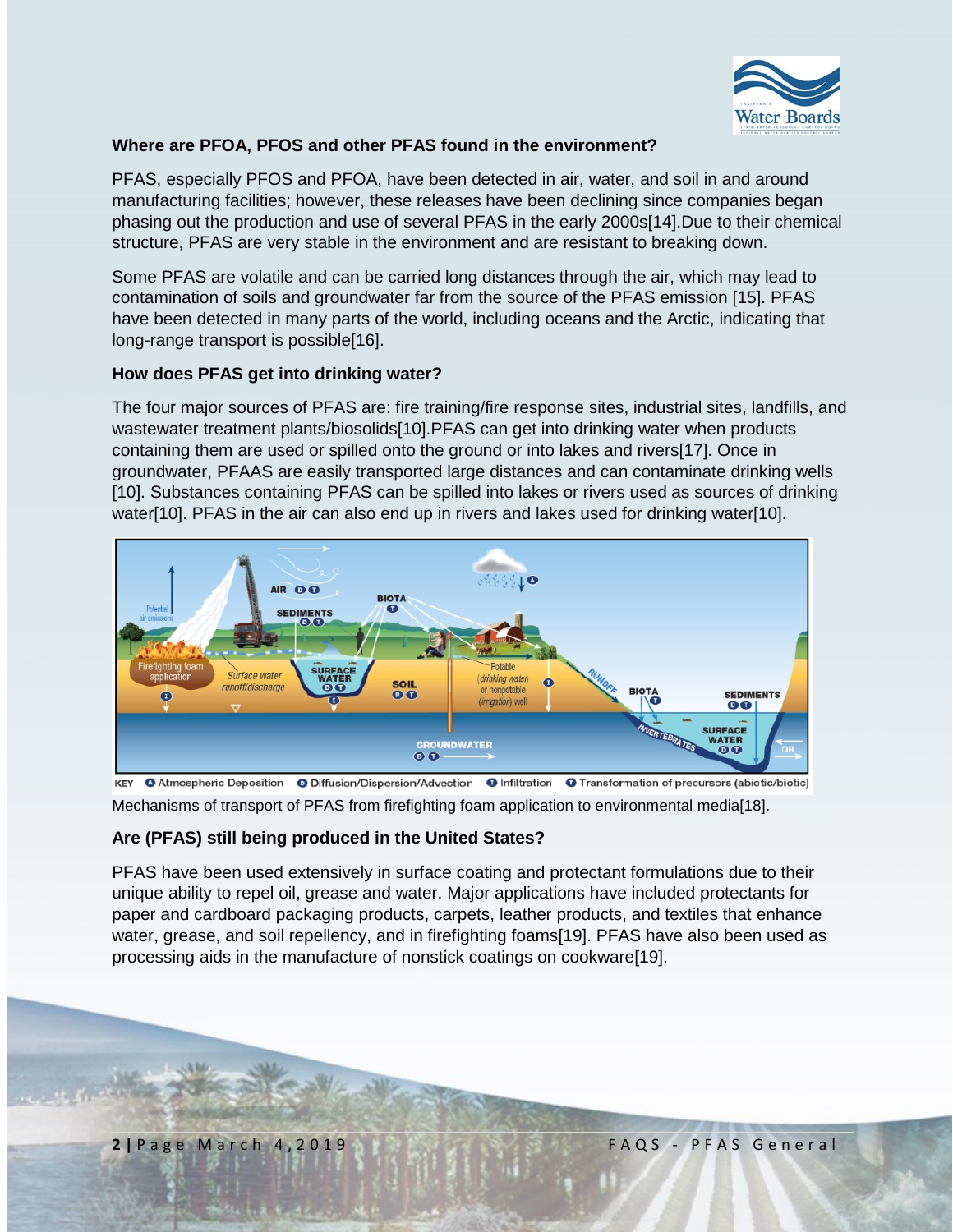

Under the [PFOA Stewardship Program](https://www.epa.gov/assessing-and-managing-chemicals-under-tsca/fact-sheet-20102015-pfoa-stewardship-program) with the U.S. Environmental Protection Agency (US EPA), eight major PFAS producers have phased out PFOA and other PFSA substances from emissions and products[2].

To complement the PFOA Stewardship Program, US EPA has issued regulations, known as Significant New Use Rules (SNURs), requiring manufacturers and processors of these chemicals to notify EPA of new uses of these chemicals before they are commercialized[20]. Specifically, the regulations require that anyone who intends to manufacture (including import) or process any chemicals for uses contained in the SNUR must submit a notification to EPA at least 90 days before beginning the activity[20]. This provides EPA with an opportunity to review and, if necessary, place limits on manufacturers or processors who intend to reintroduce or import products with these chemicals.

#### **References**

- [1] T. H. Begley, K. White, P. Honigfort, M. L. Twaroski, R. Neches, and R. A. Walker, "Perfluorochemicals: Potential sources of and migration from food packaging," *Food Addit. Contam.*, vol. 22, no. 10, pp. 1023–1031, Oct. 2005.
- [2] US EPA, "PFOA Stewardship Program Docket ID Number EPA-HQ-OPPT-2006- 0621. US Environmental Protection Agency, Washington, DC.," 2006.
- [3] 3M Company, "Fluorochemical use, distribution and release overview.," AR226-0550, 1999.
- [4] H. Lee, J. D'eon, and S. A. Mabury, "Biodegradation of Polyfluoroalkyl Phosphates as a Source of Perfluorinated Acids to the Environment," *Environ. Sci. Technol.*, vol. 44, no. 9, pp. 3305–3310, May 2010.
- [5] Z. Wang, J. C. DeWitt, C. P. Higgins, and I. T. Cousins, "A Never-Ending Story of Per- and Polyfluoroalkyl Substances (PFASs)?," *Environ. Sci. Technol.*, vol. 51, no. 5, pp. 2508–2518, Mar. 2017.
- [6] ATSDR, "Toxicological Profile for Perfluoroalkyls, Draft for Public Comment," 2018.
- [7] A. M. Calafat, L.-Y. Wong, Z. Kuklenyik, J. A. Reidy, and L. L. Needham, "Polyfluoroalkyl Chemicals in the U.S. Population: Data from the National Health and Nutrition Examination Survey (NHANES) 2003–2004 and Comparisons with NHANES 1999–2000," *Environ. Health Perspect.*, vol. 115, no. 11, pp. 1596–1602, Nov. 2007.
- [8] J. M. Graber *et al.*, "Per and polyfluoroalkyl substances (PFAS) blood levels after contamination of a community water supply and comparison with 2013–2014 NHANES," *J. Expo. Sci. Environ. Epidemiol.*, vol. 29, no. 2, pp. 172–182, Mar. 2019.
- [9] CDC, "National Report on Human Exposure to Environmental Chemicals," 2019.
- [10] E. M. Sunderland, X. C. Hu, C. Dassuncao, A. K. Tokranov, C. C. Wagner, and J. G. Allen, "A review of the pathways of human exposure to poly- and perfluoroalkyl substances (PFASs) and present understanding of health effects," *J. Expo. Sci. Environ. Epidemiol.*, vol. 29, no. 2, pp. 131–147, Mar. 2019.
- [11] X. C. Hu *et al.*, "Detection of poly-and perfluoroalkyl substances (PFASs) in US drinking water linked to industrial sites, military fire training areas, and wastewater treatment plants," *Environ. Sci. Technol. Lett.*, vol. 3, no. 10, pp. 344–350, 2016.
- [12] P. Grandjean *et al.*, "Estimated exposures to perfluorinated compounds in infancy predict attenuated vaccine antibody concentrations at age 5-years," *J. Immunotoxicol.*, vol. 14, no. 1, pp. 188–195, Jan. 2017.
- [13] F. A. Ubel, S. D. Sorenson, and D. E. Roach, "Health status of plant workers exposed to fluorochemicals a preliminary report," *Am. Ind. Hyg. Assoc. J.*, vol. 41, no. 8, pp. 584–589, Aug. 1980.
- [14] J. M. Armitage, M. MacLeod, and I. T. Cousins, "Modeling the Global Fate and Transport of Perfluorooctanoic Acid (PFOA) and Perfluorooctanoate (PFO) Emitted from Direct Sources Using a Multispecies Mass Balance Model," *Environ. Sci. Technol.*, vol. 43, no. 4, pp. 1134–1140, Feb. 2009.
- [15] M. F. Rahman, S. Peldszus, and W. B. Anderson, "Behaviour and fate of perfluoroalkyl and polyfluoroalkyl substances (PFASs) in drinking water treatment: A review," *Water Res.*, vol. 50, pp. 318–340, Mar. 2014.
- [16] F. Wong *et al.*, "Assessing temporal trends and source regions of per- and polyfluoroalkyl substances (PFASs) in air under the Arctic Monitoring and Assessment Programme (AMAP)," *Atmos. Environ.*, vol. 172, pp. 65–73, Jan. 2018.